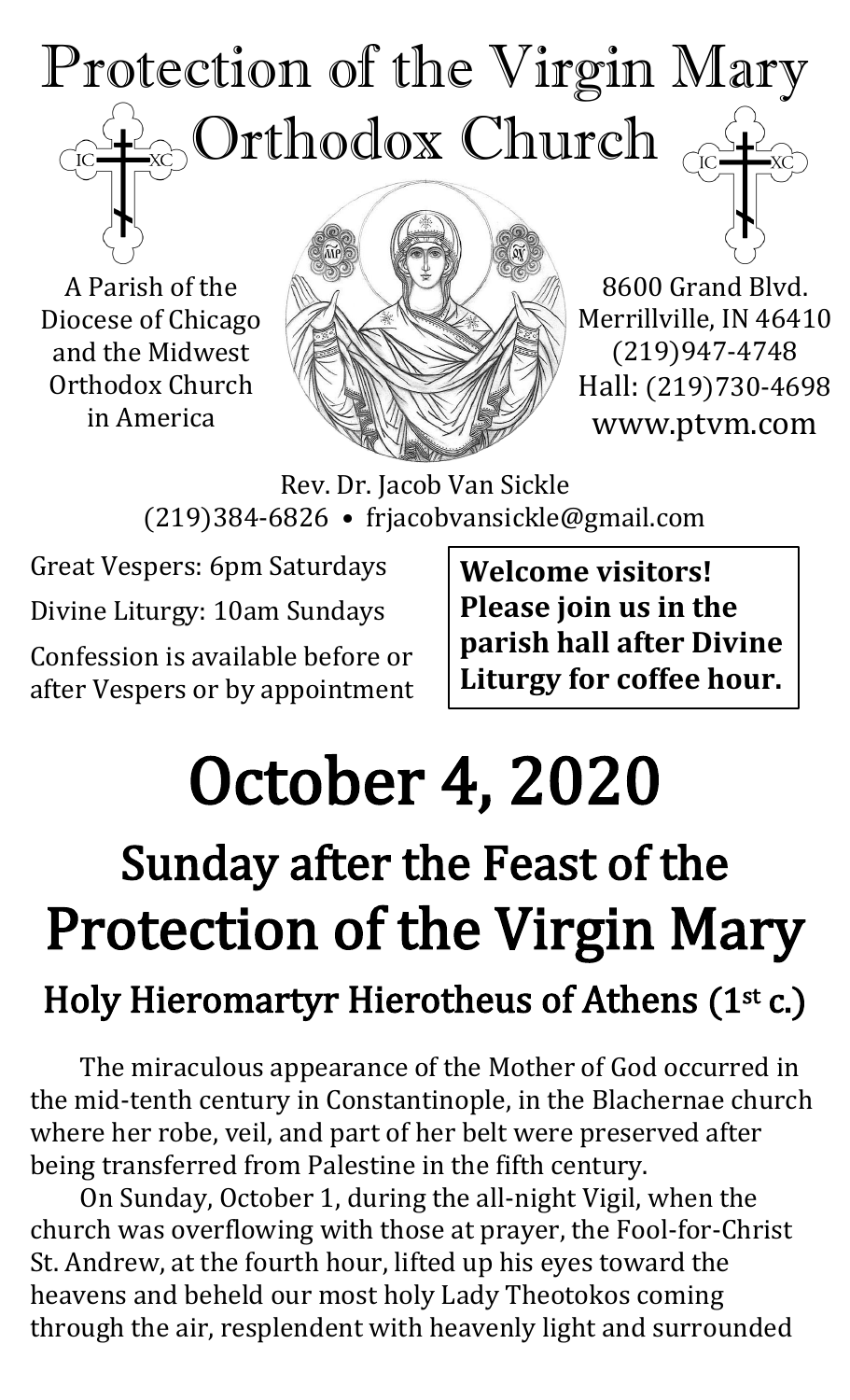by an assembly of the Saints. On bended knees the most holy Virgin tearfully prayed for Christians for a long time. Then, coming near the bishop's throne, she continued her prayer.

After completing her prayer, she took her veil and spread it over the people praying in church, protecting them from enemies both visible and invisible. The most holy Lady Theotokos was resplendent with heavenly glory, and the protecting veil in her hands gleamed "more than the rays of the sun." St. Andrew gazed trembling at the miraculous vision, and he asked his disciple, the blessed Epiphanius standing beside him, "Do you see, brother, the Holy Theotokos, praying for all the world?" Epiphanius answered, "I do see, holy father, and I am in awe."

The ever-blessed Mother of God implored the Lord Jesus Christ to accept the prayers of all the people calling on His most holy Name, and to respond speedily to her intercession: "O Heavenly King, accept all those who pray to You and call on my name for help."

#### HYMNS OF THE DAY

#### Tone 8 – Resurrectional Troparion

You descended from on high, O Merciful One! You accepted the three day burial to free us from our sufferings!// O Lord, our Life and Resurrection, glory to You!

#### Tone 4 – Patronal Troparion

Today the faithful celebrate the feast with joy, illumined by your coming, O Mother of God. Beholding your pure image we fervently cry to you: Encompass us beneath the precious veil of your protection. Deliver us from every form of evil by entreating Christ, your Son and our God// that He may save our souls.

#### Tone 1 – Troparion for St. Hierotheus

We the faithful all praise Hierótheus, the disciple of Paul, Hierarch of ^Athens, the world's teacher and a preacher of the Faith, who revealed to us Christ's Mysteries and poured forth streams of godly  $\Delta$ doctrine.// His life was well-pleasing to God, Who is greatly merciful.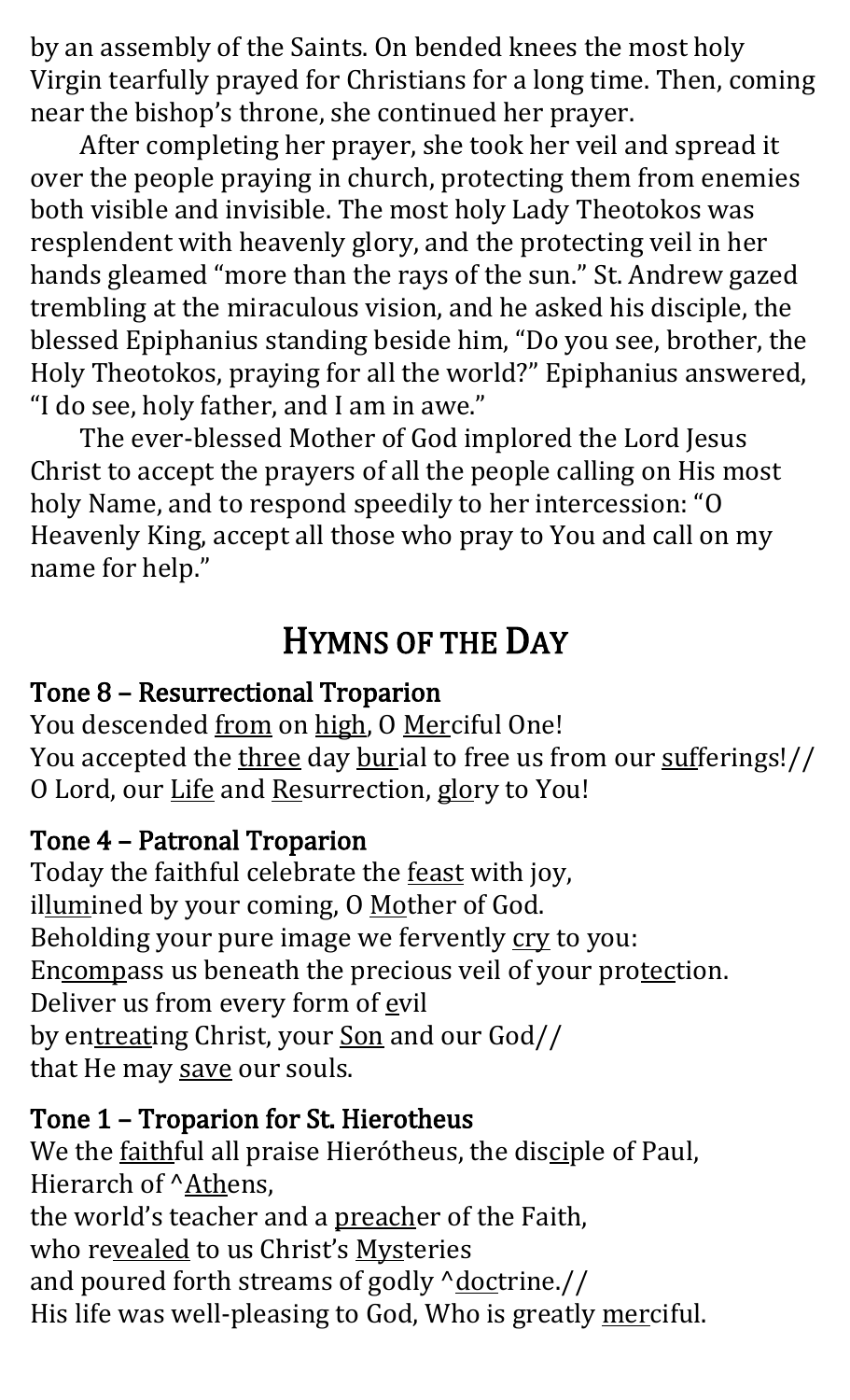#### Tone 8 – Resurrectional Kontakion

By rising from the tomb You raised the dead and resurrected Adam. Eve exults in Your Resurrection,//

and the world celebrates Your rising from the dead, O greatly Merciful One!

#### Tone 8 – Kontakion for St. Hierotheus

Hierarch of Athens, we praise you for you have instructed us in awesome and ineffable things,

and you were revealed to be a divinely-inspired writer of hymns. Pray that we be delivered from every kind of sin, so that we may cry to you://

Rejoice, divinely-wise Father Hierotheus!

#### Tone 3 – Patronal Kontakion

Today the Virgin stands in the midst of the Church, And with choirs of saints she invisibly prays to God for us. Angels and bishops worship.

Apostles and prophets rejoice together,//

Since for our sake she prays to the eternal God.

### SCRIPTURE READINGS

#### Tone 8 – Resurrection Prokeimenon (Psalm 75)

Pray and make your vows / before the Lord, our God!

#### Tone 3 – Song of the Theotokos (Luke 1)

My soul magnifies the Lord, / and my Spirit rejoices in God my Savior!

#### Epistle: 2 Corinthians 6.16 – 7.1 (Sunday)

Brethren: What agreement has the temple of God with idols? For you are the temple of the living God, as God has said: "'I will dwell in them and walk among them. I will be their God, and they shall be my people." Therefore, "Come out from among them and be separate, says the Lord. Do not touch what is unclean, and I will receive you. I will be a Father to you, and you shall be My sons and daughters, says the Lord Almighty."

Therefore, having these promises, beloved, let us cleanse ourselves from every defilement of flesh and spirit, perfecting holiness in the fear of God.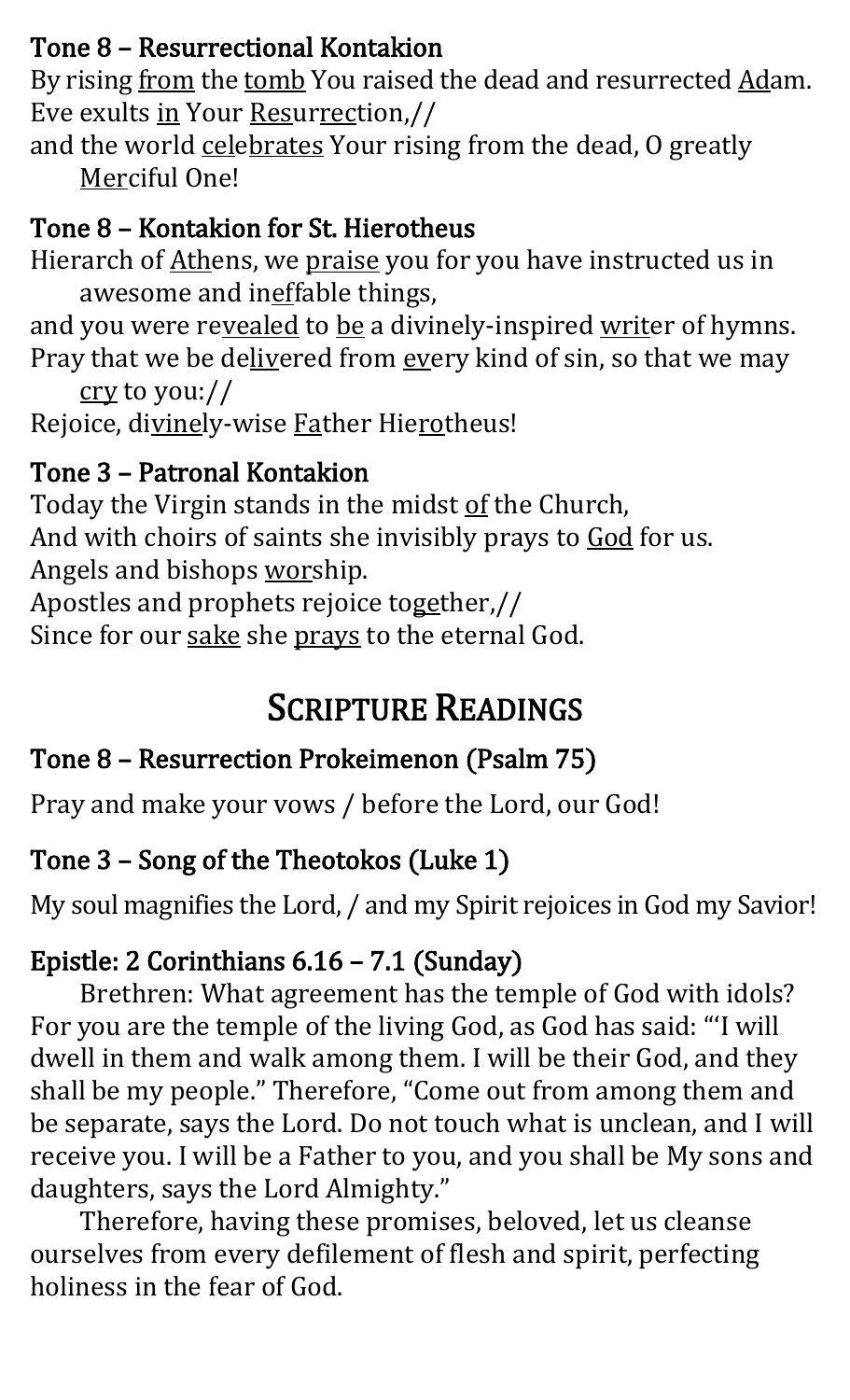#### Hebrews 9.1-7 (Protection)

 Brethren: Even the first covenant had ordinances for divine service and an earthly sanctuary. For a tabernacle was prepared: the first part, which is called the sanctuary, contained the lampstand, the table, and the showbread; and behind the second veil, the part of the tabernacle which is called the Holiest of All contained the golden censer and the ark of the covenant overlaid on all sides with gold, in which were the golden pot that had the manna, Aaron's rod that budded, and the tablets of the Law. And above it were the cherubim of glory, overshadowing the mercy seat. Of these things we cannot now speak in detail. Now, when these things had been prepared, the priests would always go into the first part of the tabernacle to perform the services. But the high priest went alone into the second part only once a year, not without blood, which he offered for himself and for the people's sins committed in ignorance.

#### Gospel: Luke 6.31-36

Jesus said to His disciples: "Just as you want men to do to you, you also do to them likewise. But if you love those who love you, what credit is that to you? For even sinners love those who love them. And if you do good to those who do good to you, what credit is that to you? For even sinners do the same. And if you lend to those from whom you hope to receive back, what credit is that to you? For even sinners lend to sinners to receive as much back. But love your enemies, do good, and lend, hoping for nothing in return; and your reward will be great, and you will be sons of the Most High. For He is kind to the unthankful and the evil. Therefore, be merciful, just as your Father also is merciful.

#### Luke 10.38-42; 11.27-28 (Protection)

At that time, Jesus entered a certain village; and a woman named Martha welcomed Him into her house. And she had a sister called Mary, who sat at Jesus' feet and heard His word. But Martha was distracted with much serving, and she approached Him and said, "Lord, do You not care that my sister has left me to serve alone? Therefore, tell her to help me."

And Jesus answered and said to her, "Martha, Martha, you are worried and troubled about many things. But one thing is needed, and Mary has chosen that good part, which will not be taken away from her"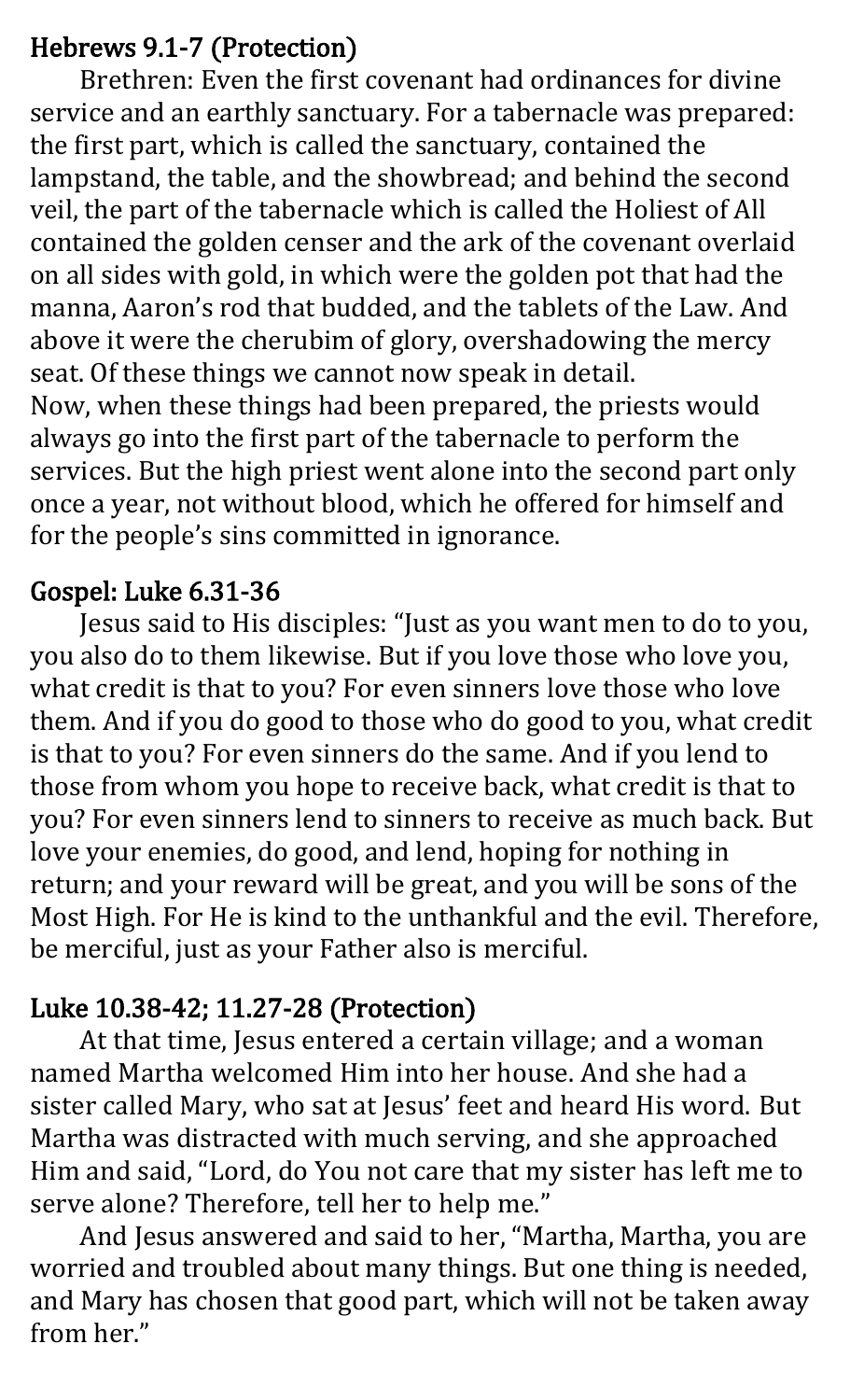And it happened, as He spoke these things, that a certain woman from the crowd raised her voice and said to Him, "Blessed is the womb that bore You, and the breasts which nursed You!" But He said, "More than that, blessed are those who hear the word of God and keep it!"

#### WE REMEMBER IN PRAYER N.Dep. Mary Tinney Ev.Mem. George Marchuk ('94) Pearl Gregor ('79) Rade Koleff ('66) Joseph Wolotka ('62) Theodore Kaziol ('50) Pera Petroff ('50) Joseph Mediesko ('42) Philip Zayatz ('40) Vladimir Maksymchuuk ('20) Health & Salv. Met. Theodosius Archpr. Peter Archpr. John Mat. Margaret Mat. Anne Pr. Christopher Mat. Jennifer Andrew Gideon Kevin Jon Tanya Jovan Julia Warren Tom Tina Brittany Jennifer Gail **Stacy** Jeramie Olivia Parker Christine Linda Larry Rollie Joseph Nadia Daniel Brendan David Sharon Michael Janie Tanya Christopher Nina Renee Carissa Cynthia John Vern Olga Mark Jerry Michael Janice Dushawna Daniel Anthony Janet Daryl Diane Carla Susan Timothy William Paul Joseph Claudia Tom Beth Elizabeth Snezana Nathan Kara Ryan Barabara Thomas **Carol** Christine TaQuana Gene Ayden Hyland Jason

\*If you know someone who needs prayer, please give their name to Fr Jacob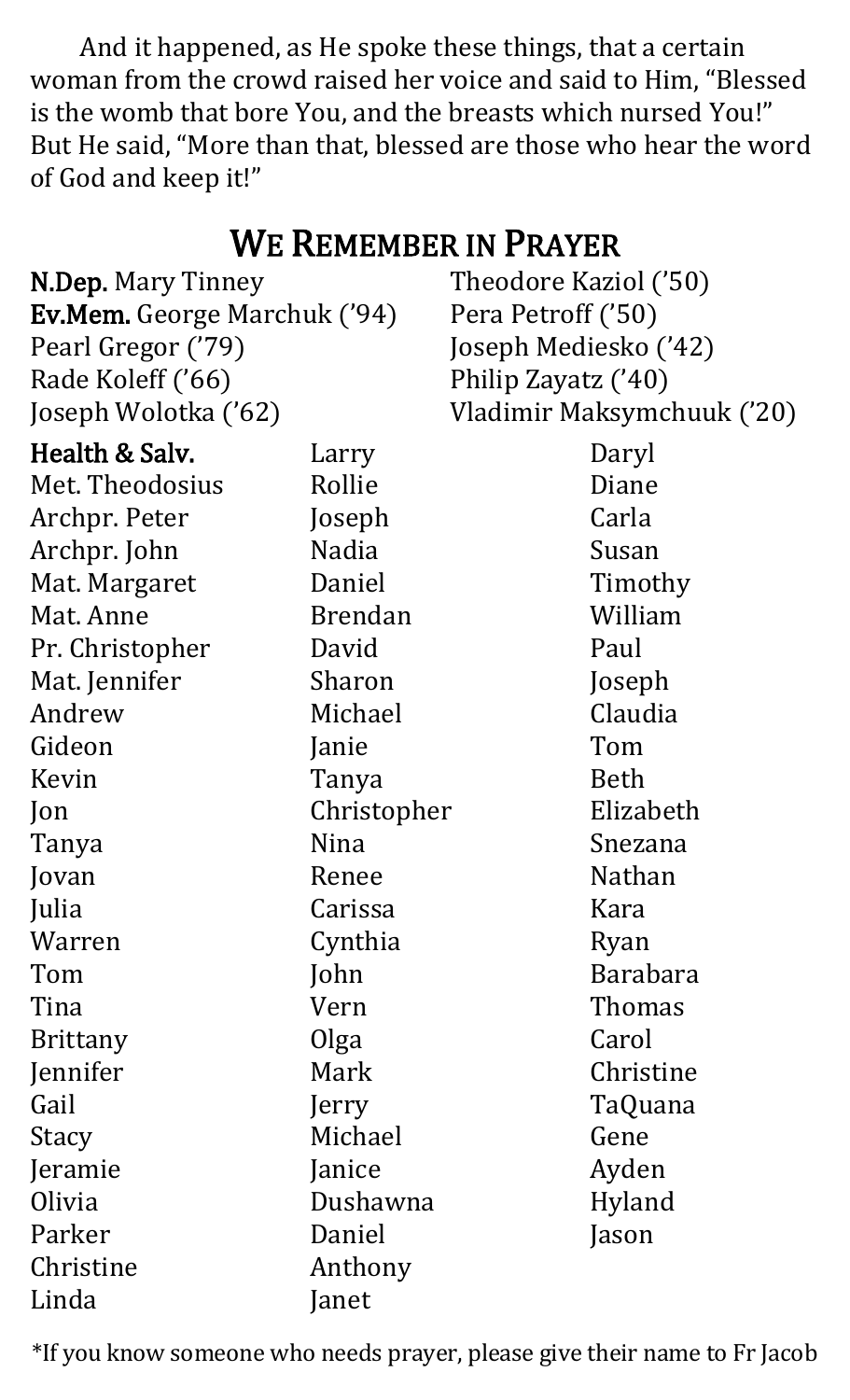### ANNOUNCEMENTS

We continue to take precautions during the present health crisis. Everyone except celebrants and choir must be masked and maintain distance between groups. Our older members and those with complicating health conditions are encouraged to take advantage of weekday Liturgies. The next will be this Tuesday, October 6 for St. Innocent of Alaska.

For Bible Study this week, read Revelation 7-8.

The Hall Committee is looking for a new manager for the Orthodox Center to begin January 2021. Nick Rozdelsky is retiring after years of faithful service. This is a paid position, requiring weekend flexibility. Please let Nick or Fr Jacob know if you are interested.

Thank you to everyone who helped prepare for and celebrate our parish feast day on Wednesday evening and Thursday morning.

Thank you also to all the volunteers who helped at Friday's Red Cross Blood Drive.

The new icon of our parish feast on the West wall is complete. Thanks be to God! The iconographer will be back this week to complete the scene on the back wall of our altar.

#### Mark your calendars:

- Oct 6: Divine Liturgy for St. Innocent, Apostle to America @ 10am
- Oct 7: Bible Study (on Zoom) @ 7pm
- Oct 8: Faith Enrichment (at the Church) @ 9:30am
- Oct 24: Memorial Saturday Divine Liturgy at St. Mary's cemetery chapel @ 10am

Last week's offerings to the Lord: \$4,616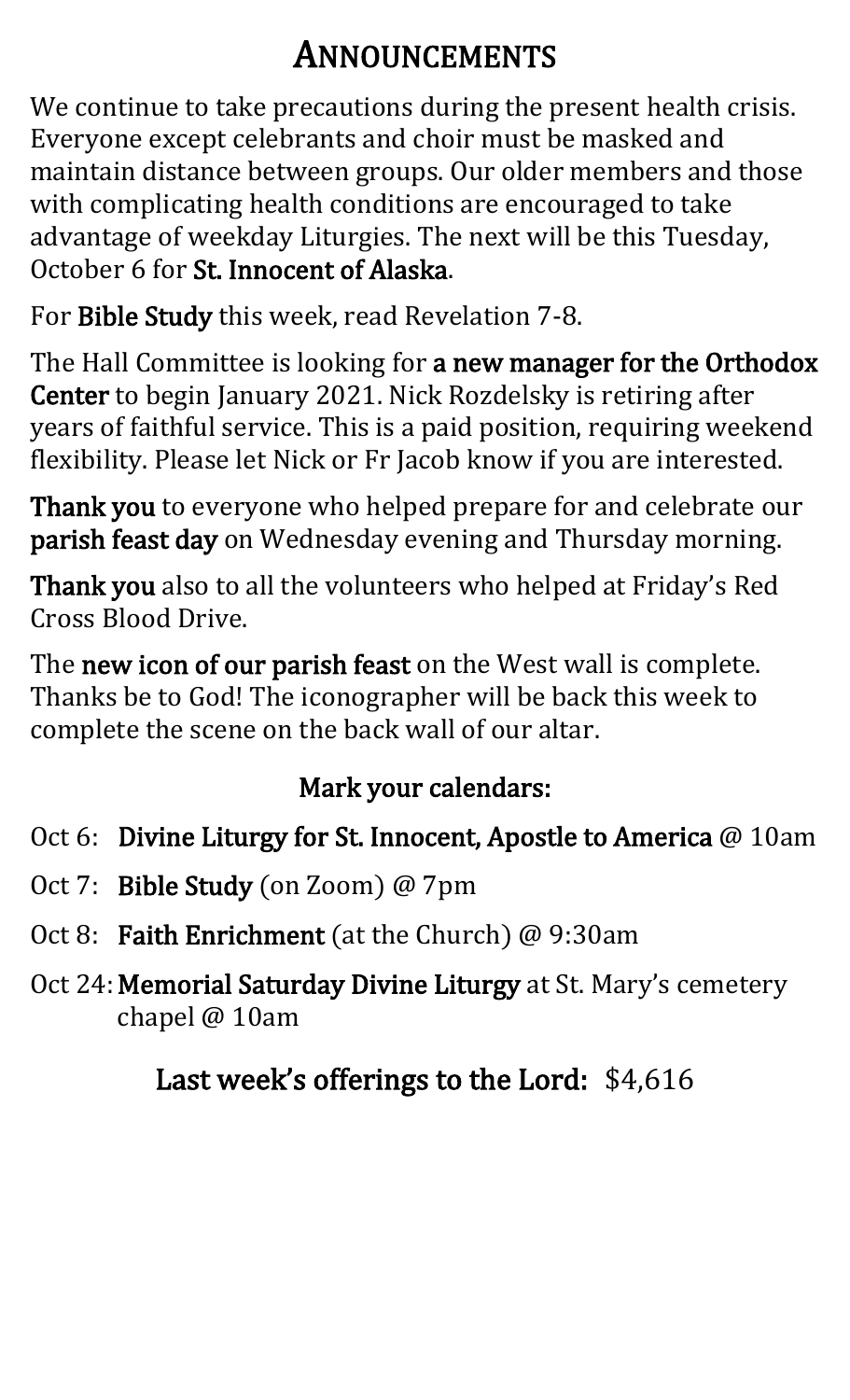## One New Man in Place of the Two A reflection by His Eminence, our Archbishop Paul

… That he might create in himself one new man in place of the two, so making peace, and might reconcile us both to God in one body through the cross, thereby bringing the hostility to an end. So then you are no longer strangers and sojourners, but you are fellow citizens with the saints and members of the household of God. (Ephesians 2:15-16, 19)

Last week I quoted from Ephesians 2:13-19 and stated this should be the "Canon" we live by in bearing witness to Christ in this life and in the world to come. I want to focus on these verses to address the question I raised last week, "How do we preserve our witness as exemplified in Ephesians 2?"

Becoming one new person does not mean getting someone to convert to my point of view. St. Paul did not teach Gentiles to become Jews, nor Jews Gentiles. Too often we get bogged down in the need to be right, even in church discussions. Our goal is to win the argument and get the other person to accept our point of view. This can make life in our churches quite contentious. This was the problem St. Paul encountered in the church at Corinth. Sectarianism was strong:

My brothers and sisters, some from Chloe's household have informed me that there are quarrels among you. What I mean is this: One of you says, "I follow Paul"; another, "I follow Apollos"; another, "I follow Cephas"; still another, "I follow Christ." Is Christ divided? Was Paul crucified for you? Were you baptized in the name of Paul? (1 Corinthians 1:11-13)

So also, in today's time we have to guard against division in the church along political party lines, along liturgical practices, along covid practices. The list goes on. In Galatians 3, Paul makes the point very clear:

So in Christ Jesus you are all children of God through faith, for all of you who were baptized into Christ have clothed yourselves with Christ. There is neither Jew nor Gentile, neither slave nor free, nor is there male and female, for you are all one in Christ Jesus. (Galatians 3:26-28)